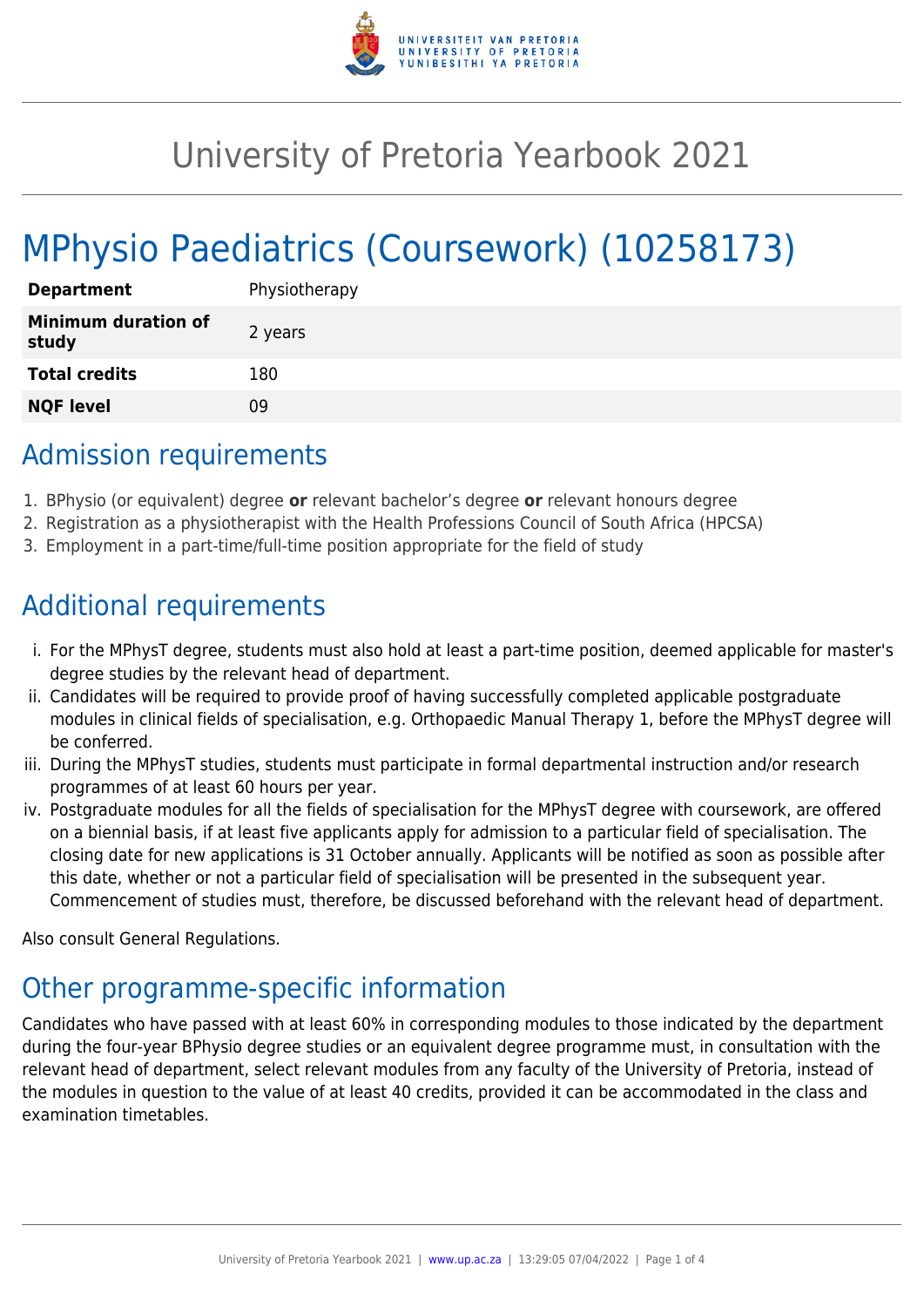

### Examinations and pass requirements

- i. The examinations in the prerequisite modules will take place prior to or concurrently with that of the major subject as determined by the relevant head of department.
- ii. The examination consists of a written and a clinical as well as an oral component.
- iii. A subminimum of 50% is required in each section of the examination, with a final mark of at least 50% to pass.
- iv. A student will be granted a second opportunity to take part in the examination in the major subject after at least six months have elapsed since the original examination took place.
- v. Students must submit a publication that has been accepted by an accredited journal for publication before the degree will be conferred.
- vi. Candidates who submit certificates of successful completion of modules in the Continued Professional Development programme with a view to admission to the MPhysT with coursework, must pass in an open examination in the module in question in order to retain credits.

#### Pass with distinction

The degree is conferred with distinction on a student who has obtained an average of at least 75% in the major subject and the prerequisite subjects, and at least 60% in all other prescribed modules.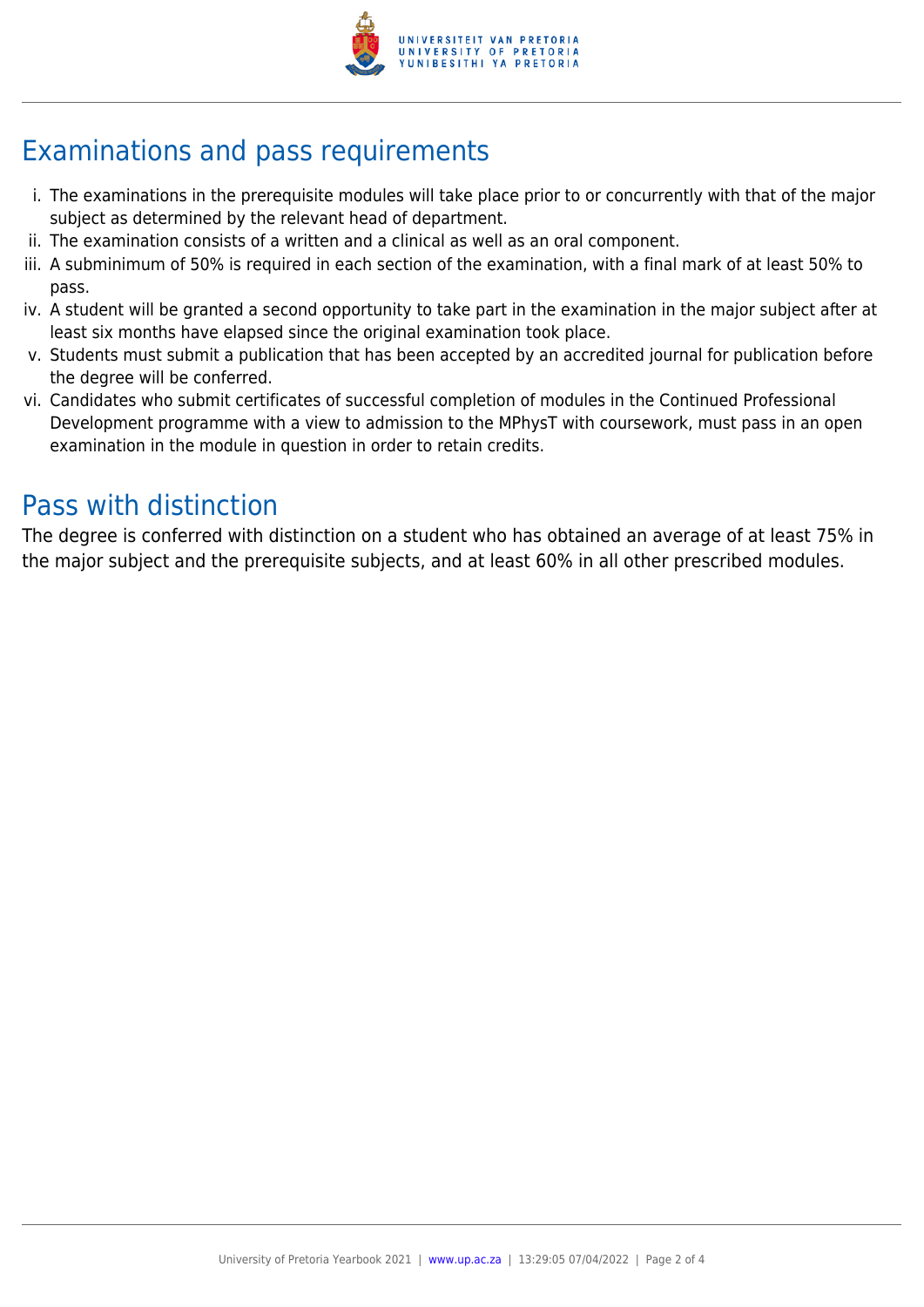

### Curriculum: Year 1

#### **Minimum credits: 180**

#### **Fundamental modules**

[Physiotherapeutic anatomy 877](https://www.up.ac.za/yearbooks/2021/modules/view/FSA 877) (FSA 877) - Credits: 15.00 [Physiology 884](https://www.up.ac.za/yearbooks/2021/modules/view/FSG 884) (FSG 884) - Credits: 15.00 [Physiotherapy 813](https://www.up.ac.za/yearbooks/2021/modules/view/FTB 813) (FTB 813) - Credits: 15.00

#### **Core modules**

[Clinical physiotherapy: Paediatrics 813](https://www.up.ac.za/yearbooks/2021/modules/view/FTK 813) (FTK 813) - Credits: 40.00